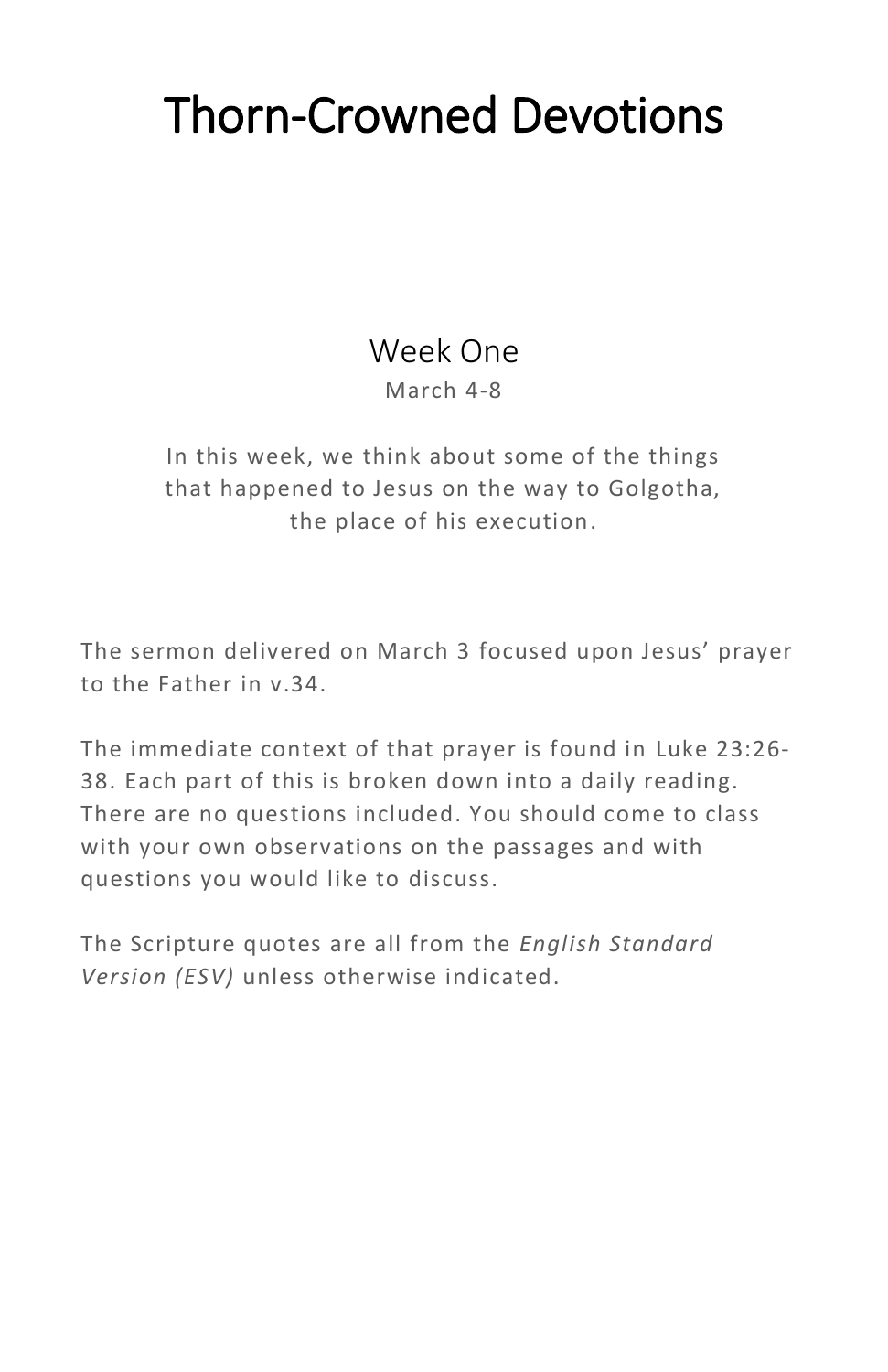#### His Heavy Cross

*And as they led him away, they seized one Simon of Cyrene, who was coming in from the country, and laid on him the cross, to carry it behind Jesus.* 

*Luke 23:26* 

Part of the Roman sense of justice was compelling the criminal condemned to die by crucifixion to carry the cross piece on their back. Plutarch saw this as part of the consequences of crime and therefore as a deterrent. This 100 pound piece would then be hoisted onto the upright piece which stood ready at the place of execution, probably with the criminal attached by nails as it ascended.

*Why then did someone else carry Jesus' heavy cross?* 

John lets us know that Jesus started carrying his cross to Golgotha, the Place of the Skull, but Luke, along with Matthew and Mark, are equally clear that somewhere along the way, the soldiers shifted that burden to a man named Simon (of Cyrene).

#### Why?

We are not told. We have to use our minds to infer what happened. Jesus had been up all night without sleep. He had been beaten prior to being delivered over to the Roman governor at daybreak. Pilate had him flogged. Even as strong as Jesus was, his body could not stand up to the extra weight in that condition.

Jesus was not a criminal, but he was made to suffer like one. Isaiah put this in perspective for us:

> *All we like sheep have gone astray; we have turned—every one—to his own way; and the LORD has laid on him the iniquity of us all. Isaiah 53:6*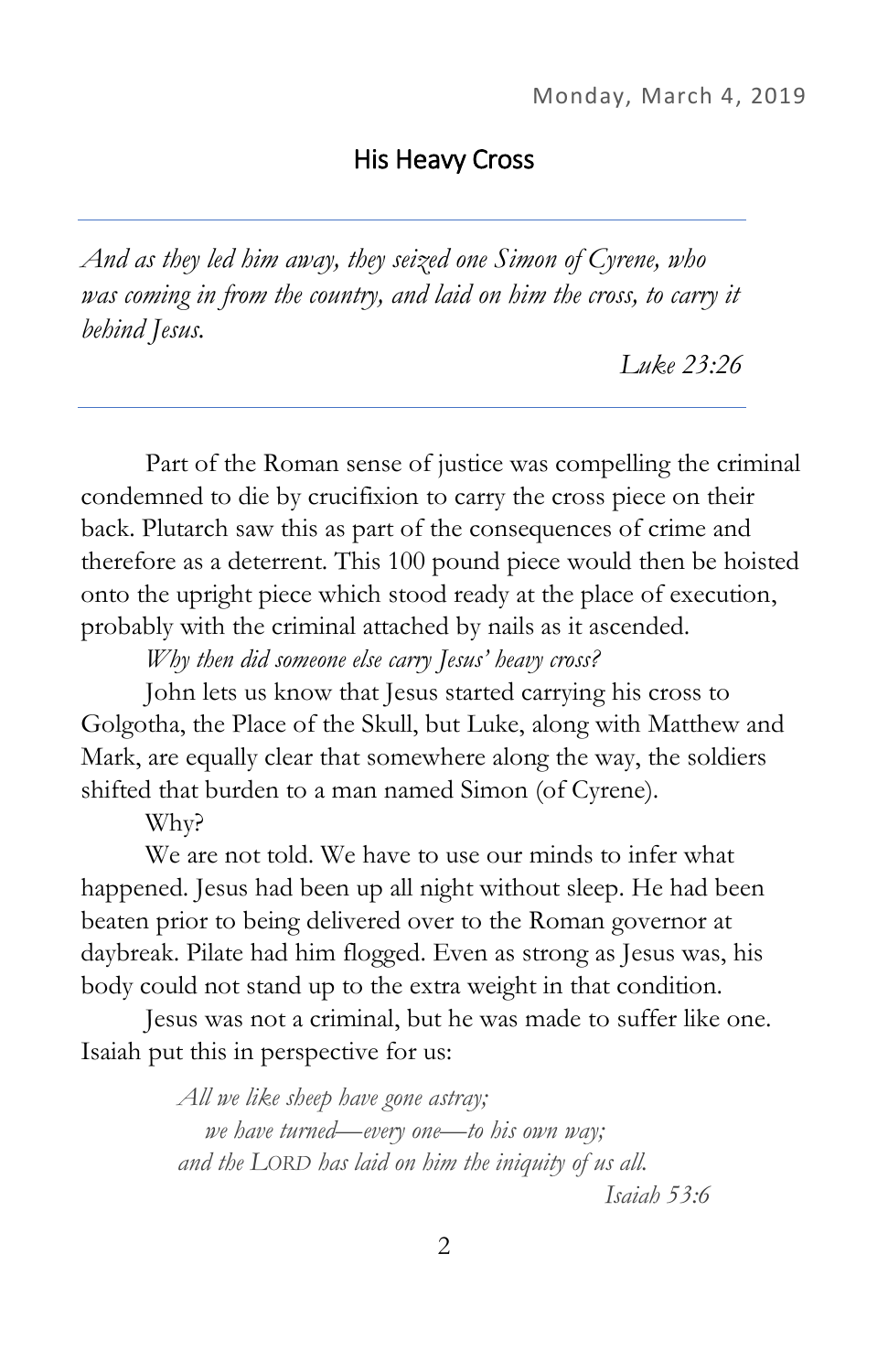### Weeping

*<sup>27</sup>And there followed him a great multitude of the people and of women who were mourning and lamenting for him.28But turning to them Jesus said, "Daughters of Jerusalem, do not weep for me, but weep for yourselves and for your children.29For behold, the days are coming when they will say, 'Blessed are the barren and the wombs that never bore and the breasts that never nursed!' 30Then they will begin to say to the mountains, 'Fall on us,' and to the hills, 'Cover us.' 31For if they do these things when the wood is green, what will happen when it is dry?"* 

*Luke 23:27–31* 

Luke records over a dozen incidents that none of the other Gospel writers saw fit to mention. He could have selected more given the vastness of the words and deeds of the Teacher. Here he recounts briefly the reaction of the women of Jerusalem and Jesus' response to them.

The sorrows that Jesus carried were massive, but nothing compared to what was coming upon the people of the city of Jerusalem.

Green wood is hard to burn. The Fire Department did a demonstration of what happens when a Christmas tree is allowed to dry out for a couple of weeks. Dry wood makes a terrible conflagration that in moments has engulfed a room sending smoke roiling. The horror that is coming is terrible.

Jesus had to have help carrying this 100 pound cross piece, but this is happening to only one man. God's wrath will pour out like fire from the sky igniting everything.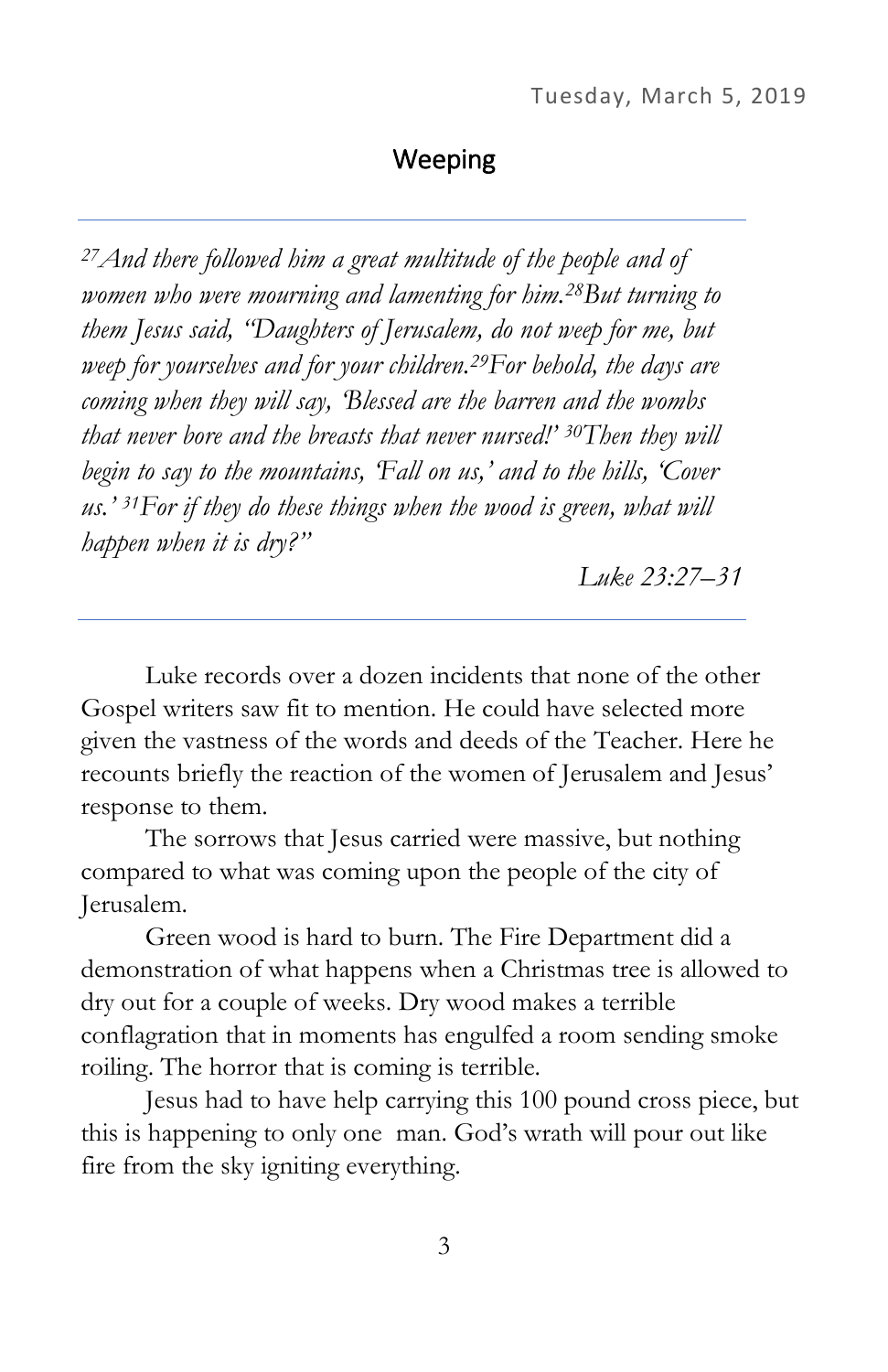#### What will people do in those days? Jesus draws from Hosea 10:8 for his description,

*The high places of Aven, the sin of Israel, shall be destroyed. Thorn and thistle shall grow up on their altars, and they shall say to the mountains, "Cover us," and to the hills, "Fall on us."* 

*Hosea 10:8* 

Hosea was writing about terror that was coming upon Israel when the Assyrians took the city. A similar thing was experienced when the Babylonians took Jerusalem and again when Romans took Jerusalem about forty years after Jesus' warning.

John wrote after the Roman destruction,

*<sup>15</sup>Then the kings of the earth and the great ones and the generals and the rich and the powerful, and everyone, slave and free, hid themselves in the caves and among the rocks of the mountains,<sup>16</sup>calling to the mountains and rocks, "Fall on us and hide us from the face of him who is seated on the throne, and from the wrath of the Lamb,<sup>17</sup>for the great day of their wrath has come, and who can stand?"* 

*Revelation 6:15–17* 

What can we do to escape the wrath that is coming? Robert Robinson, in the hymn *Come, Thou Fount,* puts the truth this way,

> *Jesus bought me when a stranger, Wand'ring from the fold of God; He, to rescue me from danger, Interposed His precious blood.*

As Jesus was going along the road in Jerusalem, he could see the wailing of these women magnified thousands of time in the days coming. Because of this, he was going on to die so that we don't ever have to face the terror of God's wrath to come.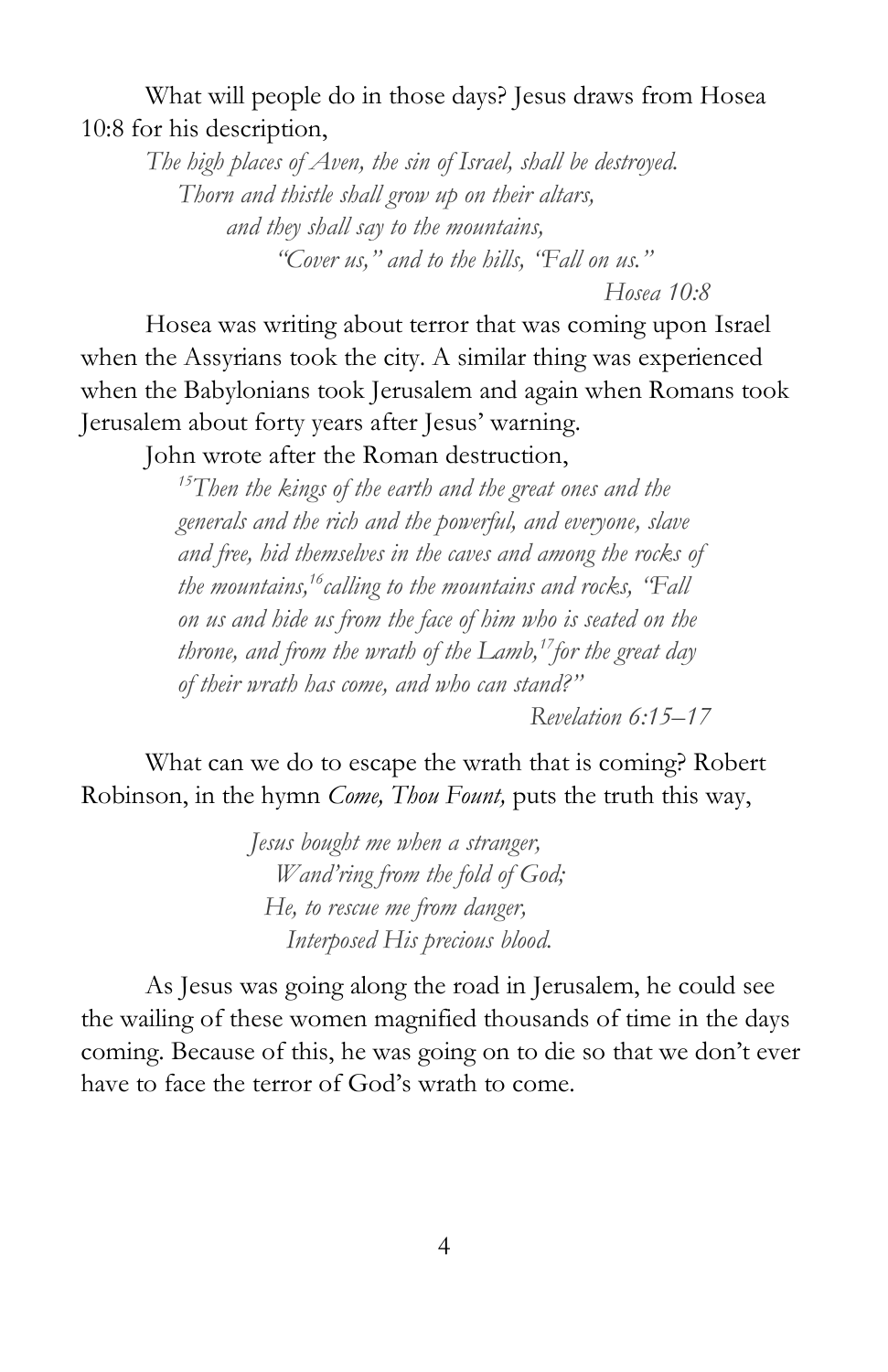#### For Criminals

*<sup>32</sup>Two others, who were criminals, were led away to be put to death with him.33And when they came to the place that is called The Skull, there they crucified him, and the criminals, one on his right and one on his left.* 

*Luke 23:32–33* 

Jesus died a criminal's death. His placement between these two testified to all that here was someone who deserved to die in horrible agony under Roman Law.

With him on that hill were two criminals that did deserve to die for the crimes they had committed against others. One of them wouldn't admit it, but the other one did,

> *<sup>39</sup>One of the criminals who were hanged railed at him, saying, "Are you not the Christ? Save yourself and us!" <sup>40</sup>But the other rebuked him, saying, "Do you not fear God, since you are under the same sentence of condemnation?*

> > *Luke 23:39–40*

Mark and Matthew identify them as robbers. Little more than common bandits and "holdup men." They were not great patriots, but instead were willing to beat a man up and leave him half-dead in order to get his wealth *(Luke 10:30).*

The Roman method of crucifixion was cruel, but it was just to put these men to death. It is the terror of the manner of death that helped keep people under control.

Jesus, however, was no robber. He came not to serve, but to serve others and give his life as a ransom for many *(Matthew 20:28).*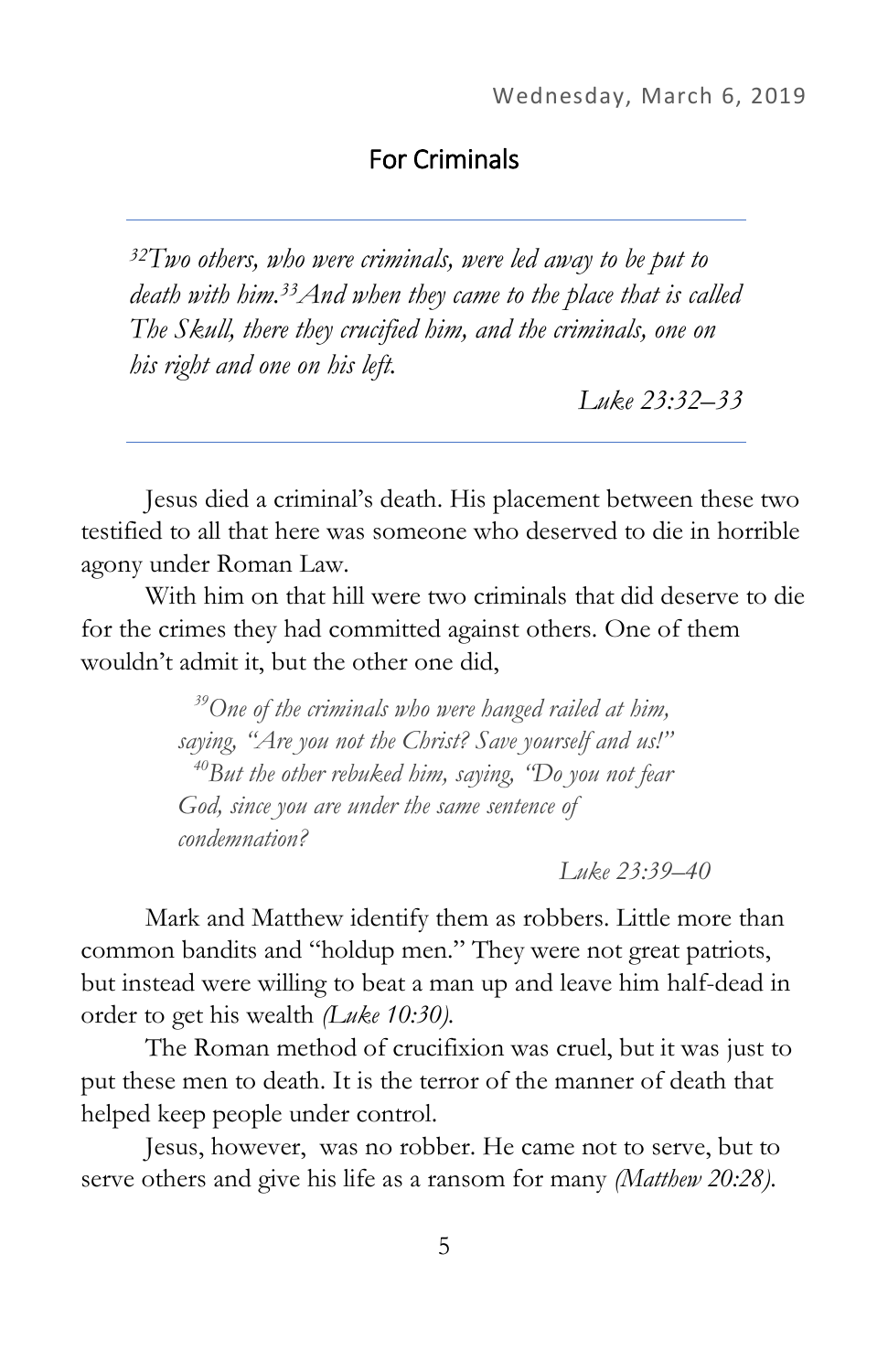He was dying in the place of robbers on behalf of robbers … you and me.

The hymnist Charles Gabriel wrote,

*He took my sins and my sorrows, He made them His very own, He bore the burden to Calv'ry, And suffered and died alone.*

We tend to like the idea of Jesus bearing our sorrows, but sort of skip over our own sins … *my sins.*

It feels better to look down upon the robber as a sinner as though we are saints. The depravities of another makes our own failings seem trivial … *to me.*

Turning the corner in Jerusalem and encountering Jesus hanging on the cross is to come face to face with one's own crimes out in the open, exposed for the death dealing things that they are.

Our indulgences are seen to have harmed other people. We understand that they were deliberate, self-serving rebellion against the love of God and opposed to compassion for others.

As we contemplate his death we stare in the face the almost inconceivable truth that this death was the kind we deserve. Some reject this not realizing that without Jesus worse awaits.

It also points out the true terror is being separated from God and all the goodness that is only found in fellowship with Him. When we indulge in sin, we are leaving not merely God's path, but also His side to walk alone into danger.

So that we wouldn't have to continue to exist under God's anger, so we could be freed from the darkness of loneliness into the glory of fellowship with the Father, Jesus died for our crimes.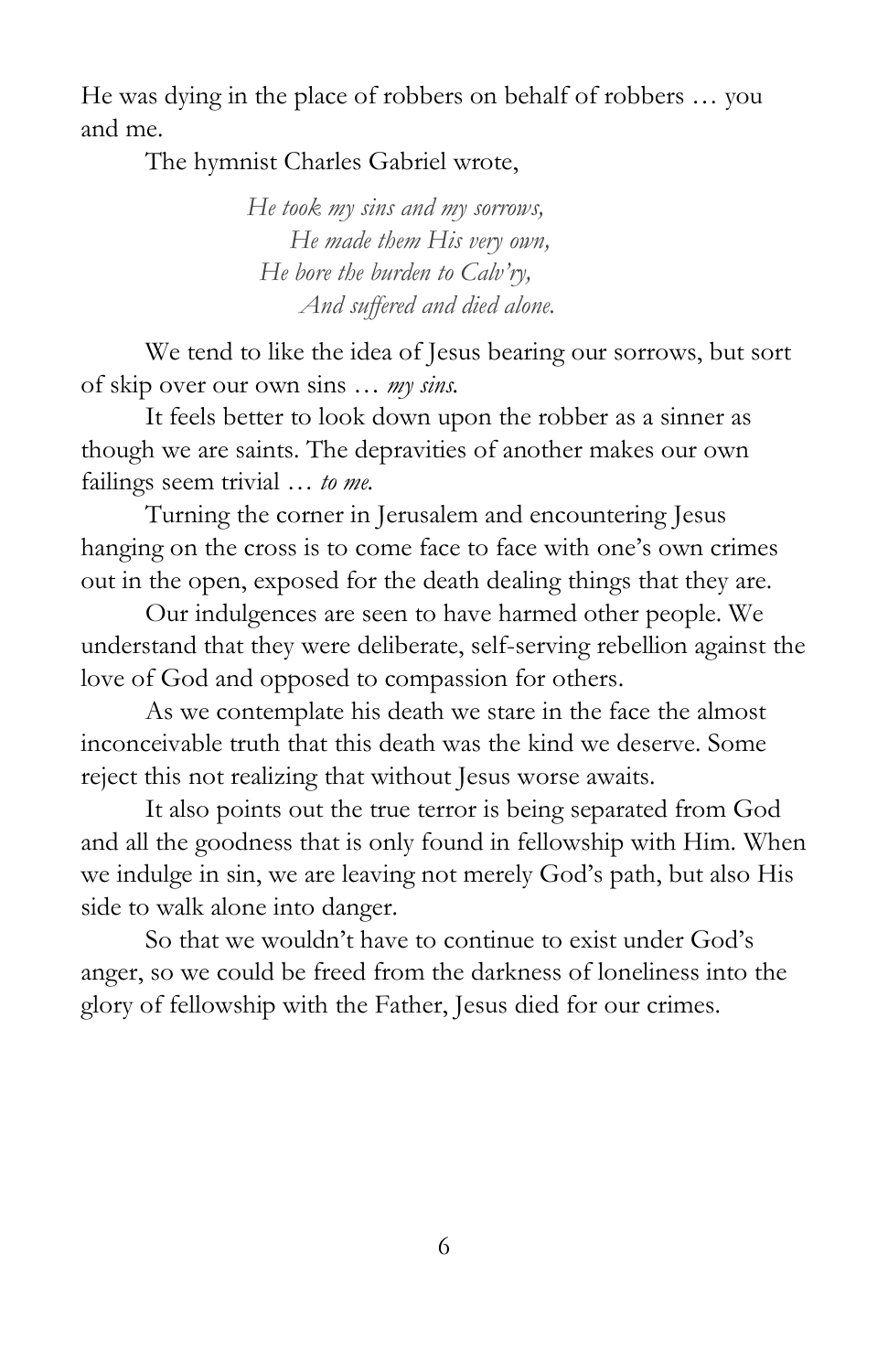#### Forgiveness Needed

*And Jesus said, "Father, forgive them, for they know not what they do." And they cast lots to divide his garments.* 

*Luke 23:34* 

Like the previous saying, this was is only recorded for us at this place in the Gospel. Unlike the previous, many early manuscripts and translations do not have this prayer. For this reason, many textual scholars do not believe it was original to Luke. Since only the original text is inspired, this becomes an important issue for faith and practice.

How do we know if it was original or not?

One key question to ask in is, "Did someone take it out" And as a follow up, we ask, "If so, why would they do that?"

One of the earliest complete New Testament copies is the Codex Sinaiticus, named because it was found at a monastery on Mt. Sinai. It originally included this saying, but that someone took it out. We know this because a later editor put it back in.

This indicates that as early as the middle of the fourth century of Christianity (c. 350 AD) scribes disagreed on whether or not it belonged in Luke's Gospel.

Someone might have taken verse 34 out of earlier manuscripts because the destruction of Jerusalem (68-70 AD) was seen by some to imply that God had not answered Jesus' prayer for forgiveness. They hold this in spite of the fact that he predicted this judgment *(Luke 23:28-31).*

Others suggest it has been added and was based on Stephen's prayer recorded in *Acts 7:60,* but although the sentiment is the same, the actual words do not match up. It is much more likely that Luke wrote both to show that Christians followed Christ.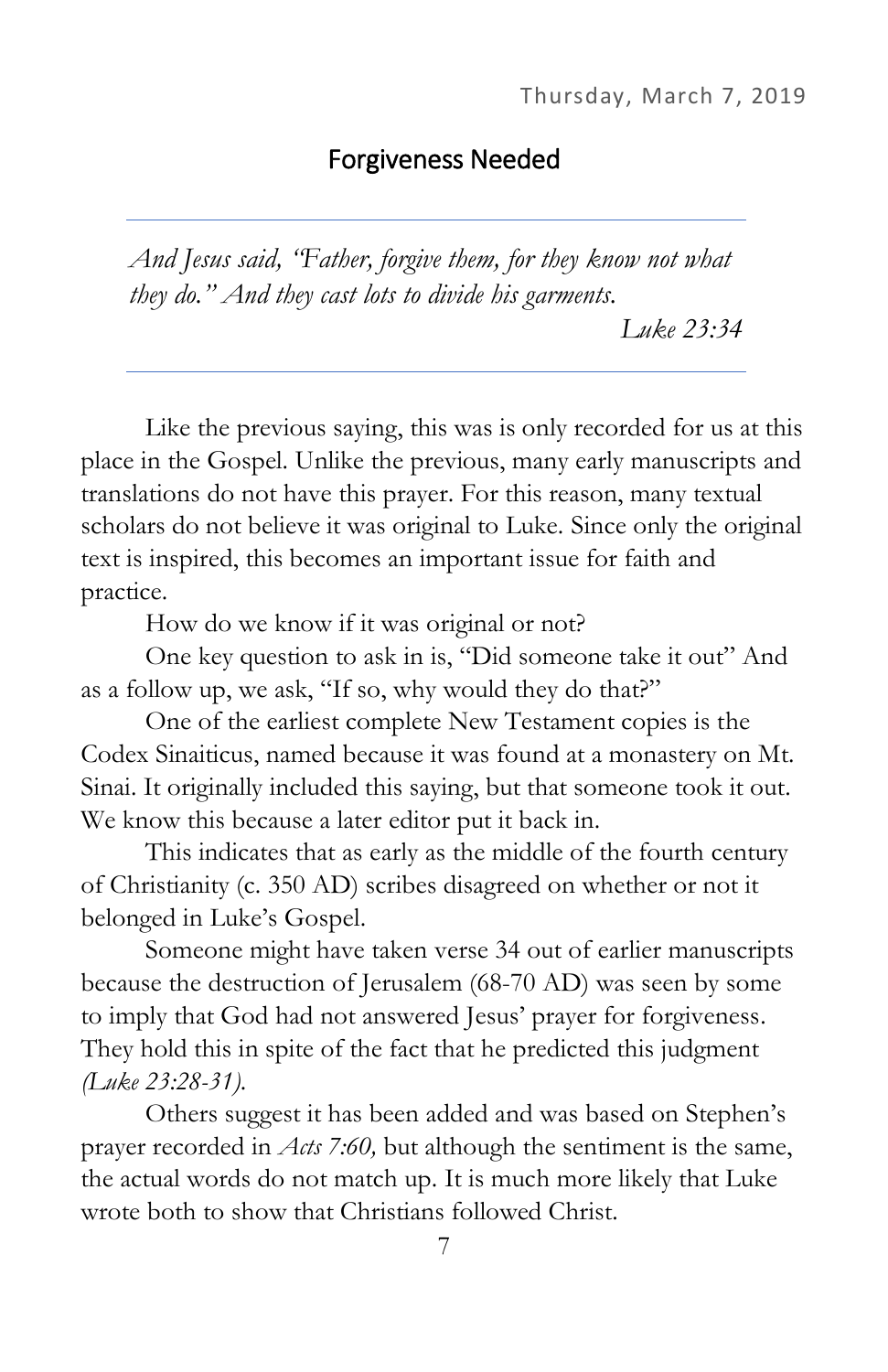The style fits that of Luke and does not in any way break the flow of thought. It should also be pointed out that this fits what we know of Jesus *(Matthew 6:12, 14-15; Mark 11:25).* It does point out a great need in our lives and the purpose for Jesus coming ... everybody needs forgiveness.

*First*, we need God's pardon because all of our sins are an affront upon His character. When we sin, we are not bearing His image and likeness to the world around us. This is idolatry … presenting a false image of who God is.

*Second*, we need other's forgiveness. Our sinful nature causes us to act with callous disregard for the people who share this planet with us. Only a sociopath would claim that they have never done anything wrong to another human being. This also disrespects the image of God for it abides in each one.

*Third*, others need our forgiveness. Those who have wronged us are trapped by guilt until released. As long as we do not consider the debt to be paid, we hold on and so put a barrier between ourselves and loving fellowship, mutual support, and the ministry of God through that person.

In praying to the Father, Jesus was expressing that forgiveness, not upon their repentance, but upon their ignorance. He was starting his intercession for sinners on that final day … the day when all was paid and true forgiveness could be justly extended.